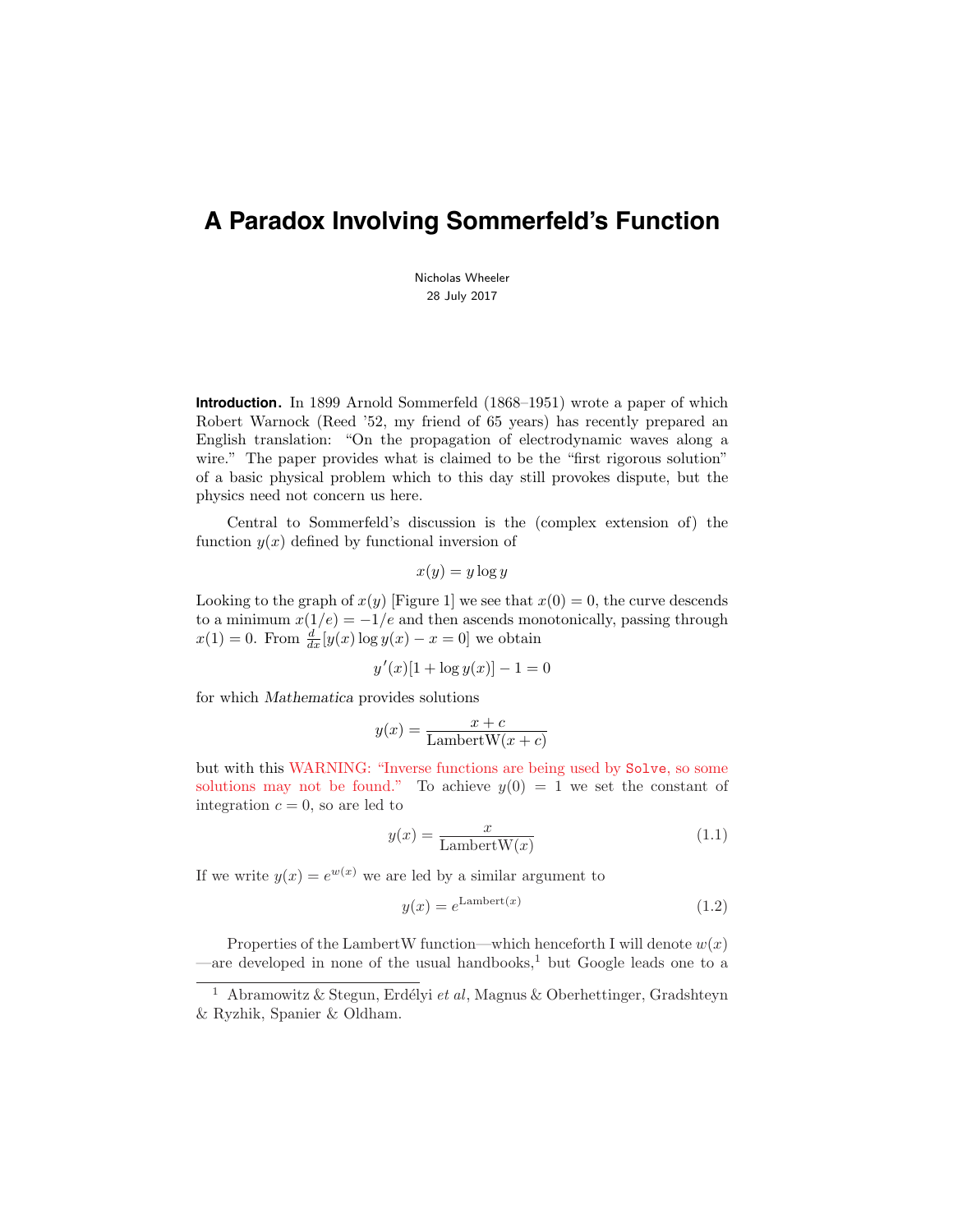# **2 Sommerfeld paradox**

great many web sources; I have found the Wolfram MathWorld article, the Wikipedia article "Lambert W Function" and especially a paper by Corless et  $al<sup>2</sup>$  to be helpful. The function originates in work of Lambert (1758), came to Euler's attention in 1764 and some of its properties were developed by Euler in 1783. Since that time, because it arises in scientific applications of such remarkable variety, it has been reinvented every decade or so: Sommerfeld's reinvention is but one among the many.

**Lagrange inversion.** The consistency of equations (1) hinges on the Lambert identity  $e^{w(x)} = x/w(x)$ ; *i.e.*, upon the fact that  $w(x)$  is the functional inverse of

$$
we^w = x(w)
$$

 $-x(w) = w e^w$  is plotted in Figure 2—just as  $u(x) = \log x$  is the functional inverse of

$$
e^u = x(u)
$$

The functions  $w(x)$  and  $\log x$  are evidently close relatives, and it is no surprise that the analytic properties of the former mimic those of the latter.

Because the leading (constant) coefficient in

$$
e^{u} = 1 + u + \frac{1}{2}u^{2} + \frac{1}{6}u^{3} + \frac{1}{24}u^{4} + \dots = x
$$

is non-zero we cannot use Lagrange's inversion formula to develop  $u(x)$  as a power series in  $x$ , though from

$$
e^{u} - 1 = 0 + u + \frac{1}{2}u^{2} + \frac{1}{6}u^{3} + \frac{1}{24}u^{4} + \dots = x
$$

we by Lagrange inversion<sup>3</sup> obtain

$$
\log(1+x) = x - \frac{1}{2}x^2 + \frac{1}{3}x^3 - \frac{1}{4}x^4 + \cdots
$$

On the other hand, the leading term in

$$
w e^{w} = w + w^{2} + \frac{1}{2}w^{3} + \frac{1}{6}w^{4} + \frac{1}{24}w^{5} + \cdots
$$

does vanish, so Lagrange inversion is available, and produces

$$
w(x) = x - x^{2} + \frac{3}{2}x^{3} - \frac{8}{3}x^{4} + \frac{125}{24}x^{5} + \cdots
$$
 (2)

which is precisely the result produced by Series [LambertW[x],  $\{x, 0, 5\}$ ].

InverseSeries[Series[g[x],{x,0,4}]]

<sup>2</sup> R. M. Corless, G. H. Gonnet, D. E. G. Hare, D. J. Jeffery & D. E. Knuth, "On the Lambert W function," Advances in Computational Mathematics 5, 329–359 (1996). Corless, Hare and Jeffery are Canadian, so prefer Maple over Mathematica. The first four of those authors wrote "Lambert's W function in Maple," The Maple Technical Newsletter 9, 12–22 (no date given).

<sup>&</sup>lt;sup>3</sup> Mathematica permits one to avoid the complications that attend Lagrange inversion: define  $g(u) = e^u - 1$  and command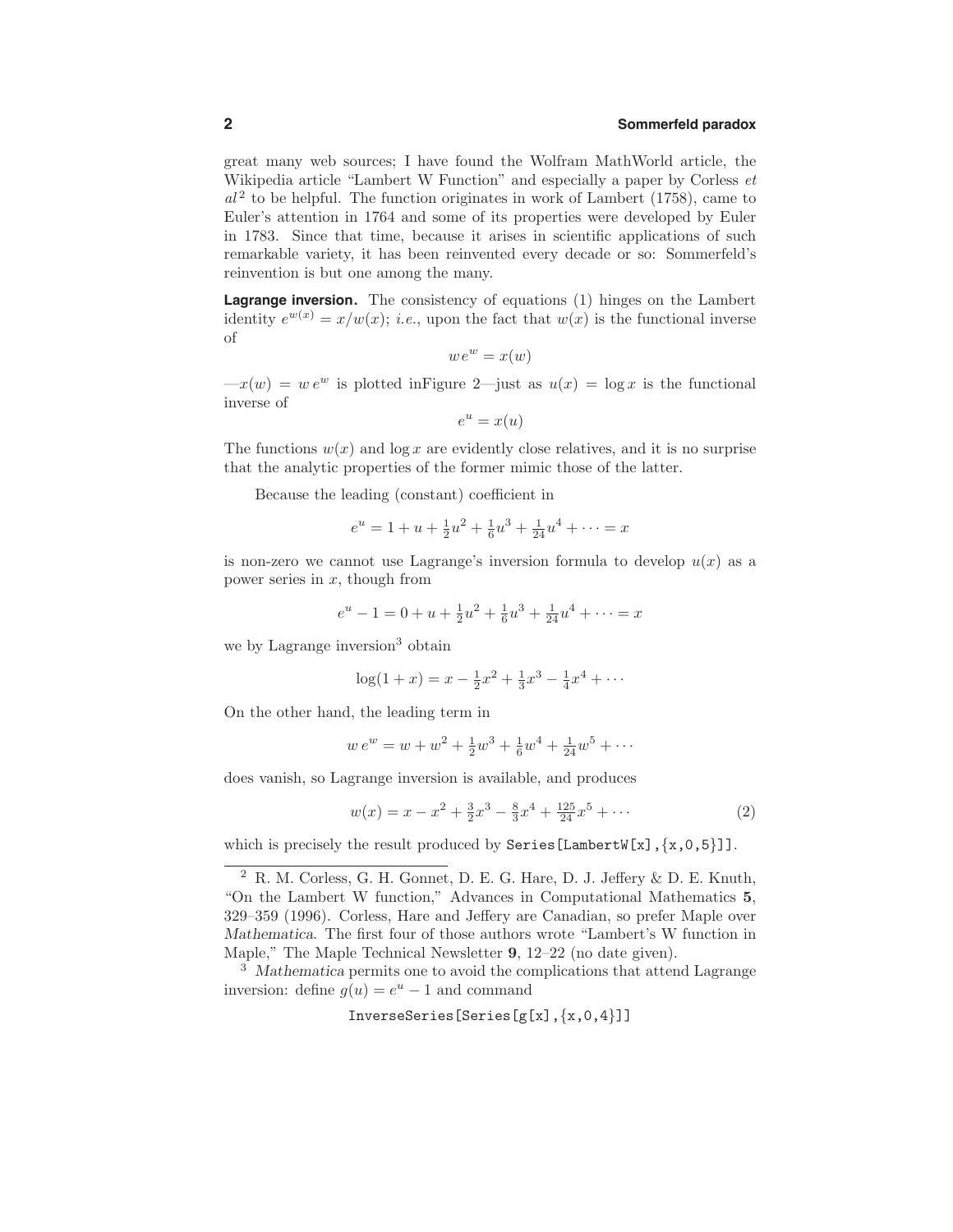# **Lagrange inversion, and first hint of a mystery 3**

From (2) Sommerfeld might have obtained

$$
y(x) = e^{w(x)} = \frac{x}{w(x)} = 1 + x - \frac{1}{2}x^2 + \frac{2}{3}x^3 - \frac{9}{8}x^4 + \frac{32}{15}x^5 - \dotsb
$$
 (3)

which—since he worked long before computers were available to provide high-precision evaluations of  $w(x)$ , but had interest only in (complex) x-values in the that lay close to the origin—would seeming have served his purposes well;<sup>4</sup> carrying the series (3) to tenth order, we find  $y(0.1) = 1.09557$  which agrees precisely with the reported evaluation of Exp[LamberrtW[0.1]].

**First hint of a mystery.** The expansion (3) supplies  $y(0) = 1$  but provides no indication of the fact—evident from the graph of  $x(y) = y \log y$ —that also  $y(0) = 0$ , or that  $y(x)$  is in fact double-valued on the interval  $-1/e \le x \le 0$ . We have

$$
x(1) = 0
$$
  

$$
x(0) = \text{indeterminate}, \text{ though } \lim_{y \to 0} x(y) = 0
$$

Expansion of  $x(y)$  about  $y = 1$  gives

$$
x(y) = -1 + \frac{1}{2}(x-1)^2 - \frac{1}{6}(x-1)^3 + \frac{1}{12}(x-1)^4 - \frac{1}{20}(x-1)^5 + \cdots
$$

in which the leading coefficient is non-zero, so it is rather mysterious (?) that the command

InverseSeries[Series[x  $Log[x], {x, 1, 5}]$ ]

gives back (3).

**Iterative evaluation of Lambert's function.** Today one can evaluate  $w(x)$ —or even  $w(z)$ , with z complex—by simple command LambertW[z].<sup>5</sup> But until about 1970 people doing numerical calculations involving  $\log x$ ,  $\sin x$ , etc. had to consult tables. To evaluate  $w(z)$  Lambert, Euler, ..., Sommerfeld, ... had, in the absence of tables, to devise iterative algorithms, of which several are described in the sources cited above (see especially Corless *et al*). One, based on Newton's method, proceeds

$$
w_0 = \text{seed}(x)
$$
  

$$
w_{n+1} = w_n - \frac{w_n e^{w_n} - x}{e^{w_n}(w_n + 1)} \qquad : \qquad n = 0, 1, 2, \dots
$$
 (4)

Another, based on Halley's refinement of Newton's method, proceeds

$$
w_0 = \text{seed}(x)
$$
  
\n
$$
w_{n+1} = w_n - \frac{w_n e^{w_n} - x}{e^{w_n}(w_n + 1) - \frac{(w_n + 2)(w_n e^{w_n} - z)}{2(w_n + 1)}}
$$
\n(5)

What value should be assigned to the seed? I follow suggestions of Corless *et al:* 

 $^4\,$  That it would in fact not have is the "paradox"—or at least the surprise at issue.

<sup>&</sup>lt;sup>5</sup> To obtain the value assumed at z by  $w(z)$  on the n<sup>th</sup> sheet command LambertW[n,z].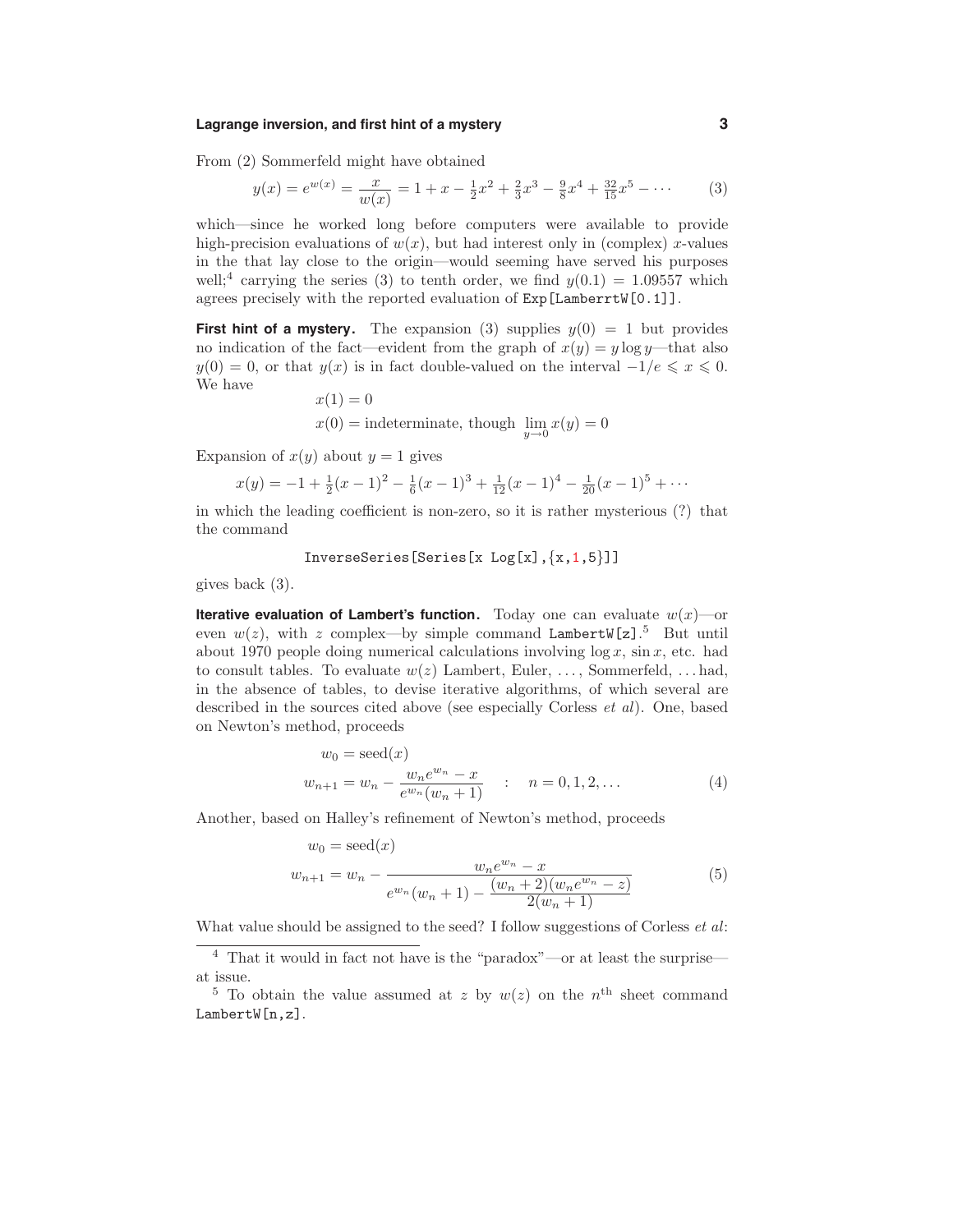## **4 Sommerfeld paradox**

At undistinguished typical points take the seed to be given by the first two terms in the asymptotic expansion of  $w(z)$ :

$$
seed(z) = \log z - \log \log z
$$

In the neighborhood of the branch point $6$  use

$$
\operatorname{seed}(z) = -1 + \sqrt{2(ez+1)}
$$

In the neighborhood of the origin use

$$
\begin{aligned}\n\text{seed}(z) &= \text{PadeApproximant} \left[ \text{LambertW}[z] \right], \{z, 0, \{3, 2\} \} \\
&= \frac{z + \frac{19}{10} z^2 + \frac{17}{60} z^3}{1 + \frac{29}{60} z + \frac{101}{60} z^2} \\
&= z - z^2 + \frac{3}{2} z^3 - \frac{8}{3} z^4 + \cdots\n\end{aligned}
$$

or more simply

$$
\text{seed}(z) = \text{PadeApproximant} \left[ \text{LambertW}[z] \right], \{z, 0, \{2, 1\} \} \right]
$$
\n
$$
= \frac{z + \frac{1}{2}z^2}{1 + \frac{3}{2}z}
$$
\n
$$
= z - z^2 + \frac{3}{2}z^3 - \frac{9}{4}z^4 + \cdots
$$

Numerical experiments (use  $z = z_{\text{typical}} + re^{i\varphi}$ , where modest real values are assigned to r and random real values to  $\varphi$ ) show that the iteration process (4) converges rapidly (typically in fewer than half a dozen steps) to an estimate (accurate to the 9<sup>th</sup> decimal) of the value of  $w(z)$ , and that (5) converges even more rapidly.

In the near neighborhood of the origin one could alternatively use the series (2). But continuation of the series

$$
w(z) = x - x^{2} + \frac{3}{2}x^{3} - \frac{8}{3}x^{4} + \frac{125}{24}x^{5} - \frac{54}{5}x^{6} + \frac{16807}{720}x^{7} - \frac{16384}{315}x^{8} + \frac{531441}{4480}x^{9} - \cdots - \frac{320000000000000000}{14849255421}x^{20} + \cdots
$$

shows that the coefficients alternate in sign, and grow very rapidly; their growth is in fact log-linear, with  $c_n \approx 10^{0.317}$ . The series is useful for  $|z| < 0.2$ . But for larger values of |z| the partial sums converge very slowly, and not at all for  $|z|$ greater than about 4.6.

<sup>6</sup> Figures produced by the commands

$$
\text{Plot3D[Abs[LambertW[x+iy]], {x,-2,2}, {y,-2,2}]}
$$

Plot3D[Arg[LambertW[x+iy]],  $\{x,-2,2\}$ ,  $\{y,-2,2\}$ ]

show that the principal sheet of  $w(z)$  possesses a branch cut that runs along the real axis from  $-\infty$  to a branch point at  $z = -1/e + 0i$ . The branch points of higher-order sheets stand at the complex origin. The command Abs produces the modulus (Abs  $[1+i] = \sqrt{2}$ ) and Arg produces the phase  $(\text{Arg}[1+i] = \frac{1}{4}\pi)$ .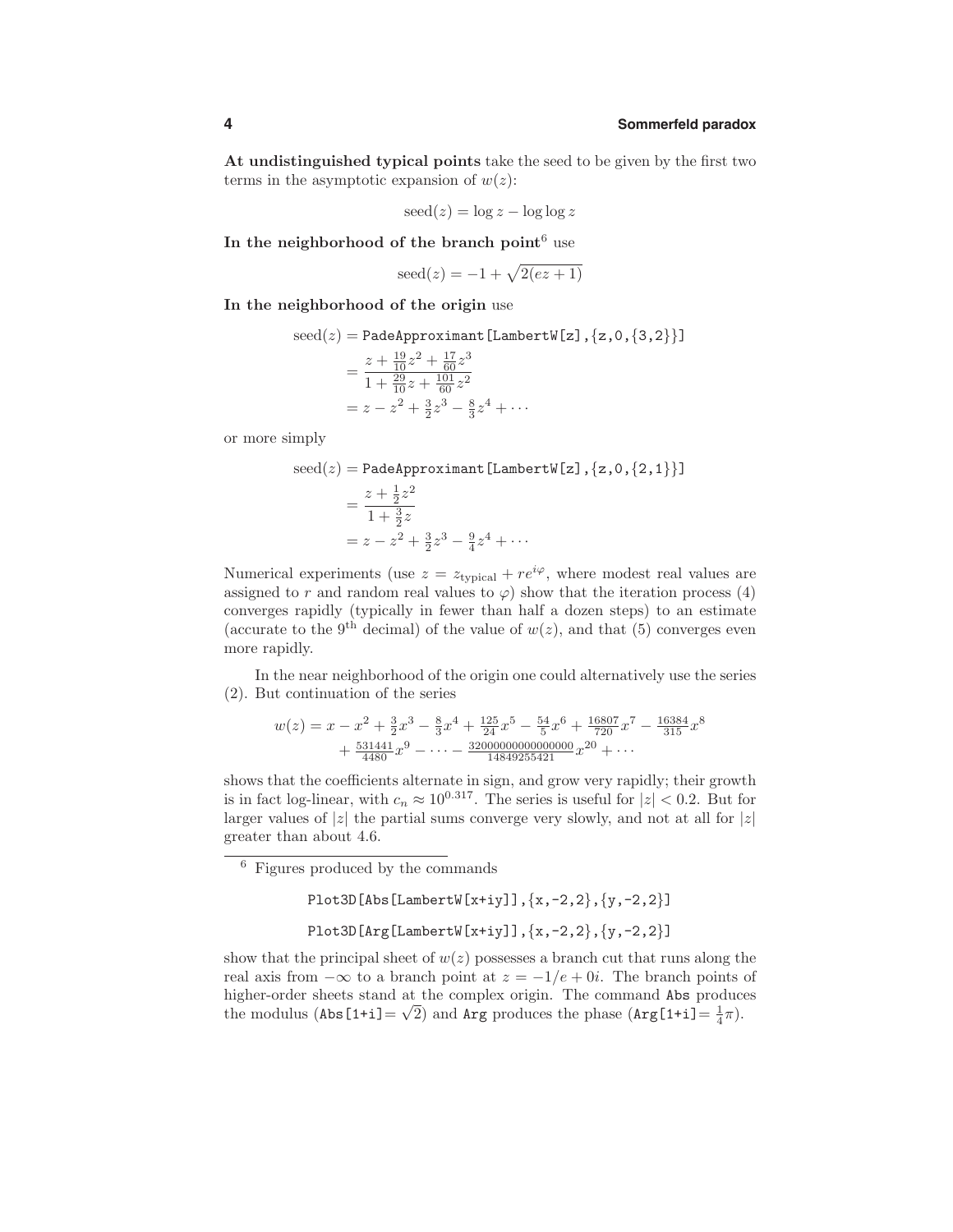## **The problem exposed 5**

**Iterative evaluation of Sommerfeld's function.** From the iteratively generated sequence  $\{w_0, w_1, w_2, \ldots\}$  one obtains by computations  $y_n = e^{w_n}$  a sequence  $\{y_0, y_1, y_2, \ldots\}$  that approaches a solution of Sommerfeld's equation y log  $y = z$ . But that  $\gamma$ -sequence is inferred, not directly iterative.<sup>7</sup> Sommerfeld, however, has proposed an algorithm that proceeds without reference Lambert's function. He writes

$$
y_0 = z \n y_1 = z/\log y_0 \n y_2 = z/\log y_1 \n \vdots \n y_{n+1} = z/\log y_n
$$
\n
$$
(6)
$$

which he abbreviates

$$
y(z) = \frac{z}{\log \frac{z}{\log \frac{z}{\log z}}}
$$

and calls a "non-terminating continued fraction," though it is in point of fact not a continued fraction but a non-terminating nested function.

The Mathematica command NestList [f[#] &, x,n]//TableForm produces a list of the successive nestings (through order n) of  $f(x)$ —thus<sup>8</sup>

$$
x
$$
  
\n
$$
\cos x
$$
  
\n
$$
\cos(\cos x)
$$
  
\n
$$
\cos(\cos(\cos x))
$$

—while NestList  $[f[\#]\&,x,k]$  produces the  $k^{\text{th}}$  entry in that list.

From Figure 1 we see that  $0 < y < 1/e$  entails  $-1/e < x < 0$ . To implement (6) we define

$$
f(x,s) = \frac{x}{\log s}
$$

and at  $x = -0.01$  obtain  $y_{20} = 0.00154493 + 3.67862 \times 10^{-19}i$ , which does (with the indicated precision) satisfy

$$
y_{20} \log y_{20} = -0.01
$$

<sup>7</sup> I have been unable to cast that sequence as a directly iterative sequence  $\{y_0 \to y_1 \to y_2 \to \cdots\}.$ <br><sup>8</sup> One is reminded that when, in the early 1970s, the HP-45 appeared on the

market it did not take long for people to notice that when  $x$  was assigned any value between 0 and  $\frac{1}{2}\pi$  and the cos key pressed repeatedly (the HP-45 used RPN), the number 0.739085 invariably appeared, for the reason illustrated in Figure 3.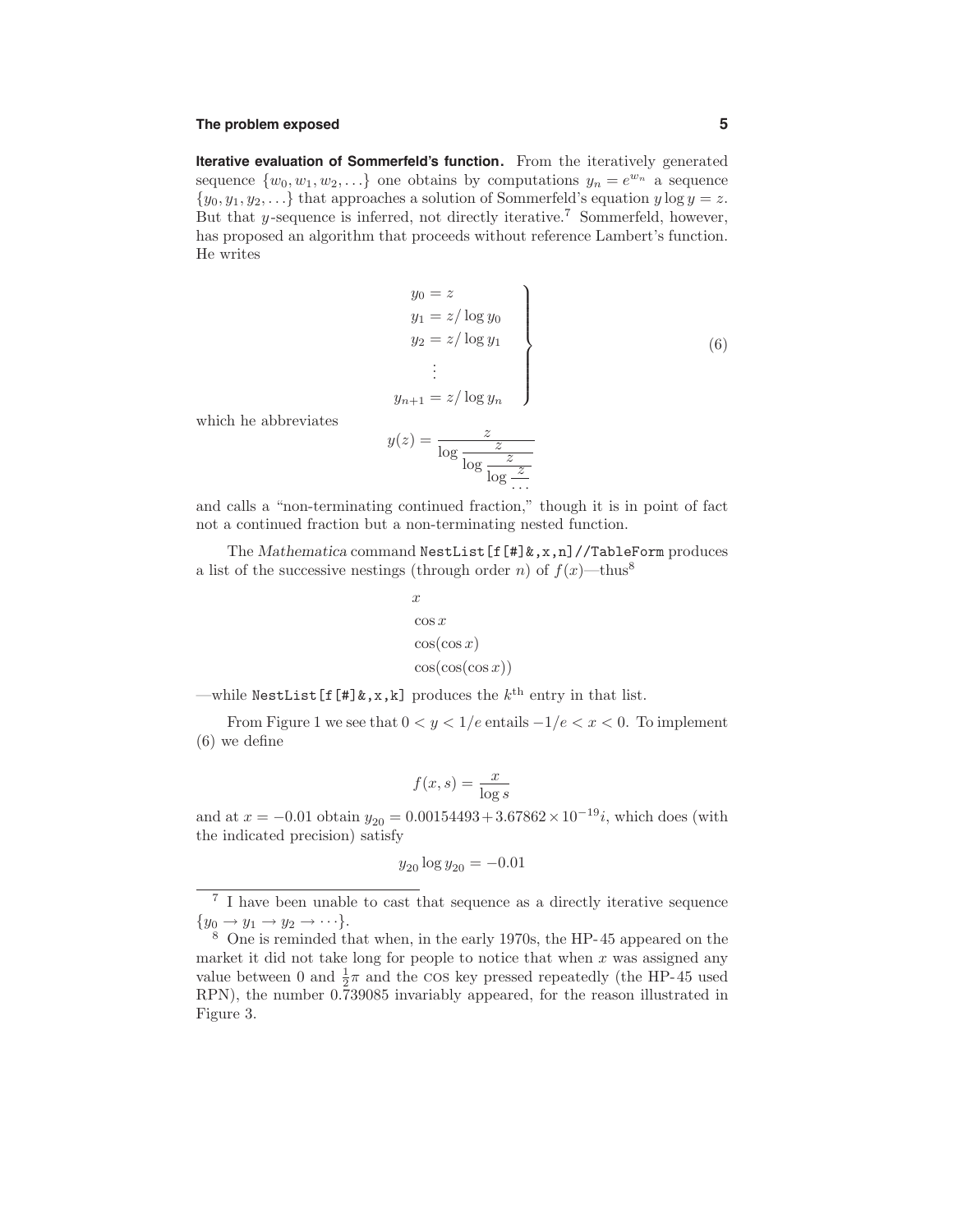and does so even if the imaginary part of  $y_{20}$  is abandoned. But

$$
y_{\text{analytic}} = \exp[w(-0.01)] = 0.989949
$$

is also a solution of  $y \log y = -0.01$ . The Sommerfeld algorithm has in this instance led to a solution distinct from the analytic solution.

This situation persists as x proceeds downward toward  $-1/e = -0.367879$ , but one must carry Sommerfeld's iteration to progressively higher order, as illustrated below:

$$
x = -0.1
$$
  
\n
$$
y_{20} = 0.0279552 + 7.44244 \times 10^{-13}i
$$
  
\n
$$
y_{\text{analytic}} = 0.894194
$$
  
\n
$$
x = -0.2
$$
  
\n
$$
y_{30} = 0.0786584 + 1.13041 \times 10^{-13}i
$$

$$
y_{\rm analytic} = 0.771691
$$

$$
x = -0.3
$$
  
\n
$$
y_{40} = 0.168413 + 1.38626 \times 10^{-11}i
$$
  
\n
$$
y_{\text{analytic}} = 0.612993
$$

$$
x = -1/e
$$
  

$$
y_{1000} = 0.367143 + 7.95736 \times 10^{-7}i
$$
  

$$
y_{\text{analytic}} = 0.367879 = 1/e
$$

where calculation shows that in all cases the imaginary parts of  $y_n$  can be abandoned. Also that the real parts of  $y_n$  stabilize long before the imaginary parts, which appear to meander in a leisurely way toward zero.

For positive real values of  $x$  the Sommerfeld algorithm produces sequences in which the real parts stabilize promptly, as do the absolute values of the imaginary parts (which no longer diminish), but the latter alternate in sign: the sequence therefore does not converge, so is useless.

Moving way from the real axis, I have set

 $z = -x(1 + \frac{1}{2}e^{i\varphi})$  :  $x = 0.1, 0.2, 0.3$  and  $\varphi$  random

and found that again the Sommerfeld algorithm converges to a solution of  $y \log y = z$ , but a solution distinct from  $y_{\text{analytic}}$ . In particular, Sommerfeld had physical reason (see page 28 of Warnock's translation) to look to the case

$$
z = -1.44(1 - i) \times 10^{-7}
$$

$$
y_{20} = (7.49012 - 8.20184i) \times 10^{-9}
$$

$$
y_{\text{analytic}} = 1.00 + 1.44 \times 10^{-7}
$$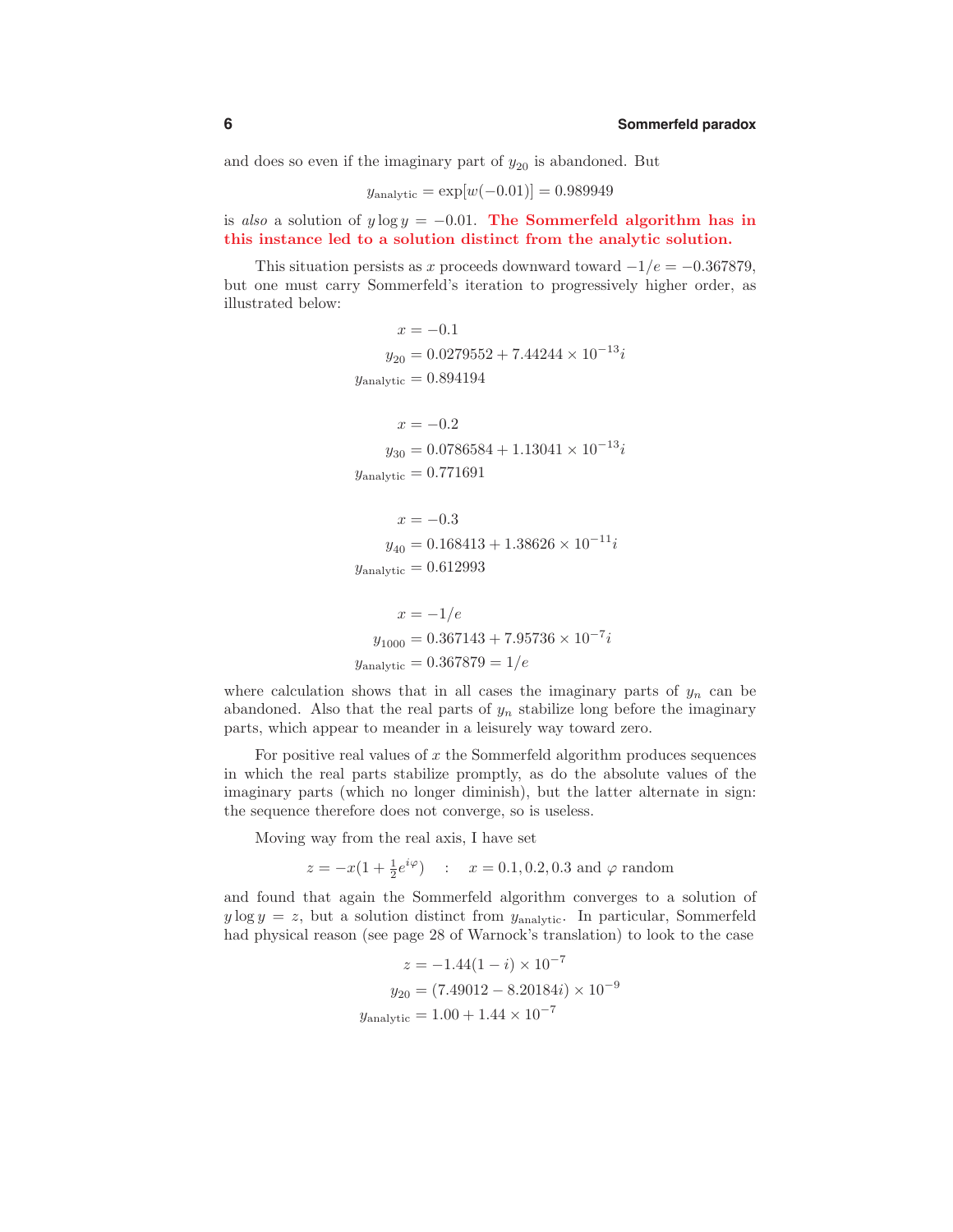# **The problem in a nutshell 7**

Again, we have distinct solutions of  $y \log y = z$ , and have to wonder why Sommerfeld assigned physical significance to one but not the other (of which, however, he was ignorant).

**The problem in a nutshell.** The Sommerfeld algorithm converges—when it converges—to a solution distinct from the solution  $y(z) = e^{\text{LambertW}(z)}$  of Sommerfeld's equation  $y \log y = z$ . The problem is to construct an analytic description of  $y_{\text{Sommerfeld}}$ . Mathematica warned us already at the outset that we might have missed such a function. How to recover it? The problem looks to be difficult because the desired function can exist only within the Sommerfeld iteration algorithm's domain of convergence, and that—as will emerge from the last few of the following figures—appears to be difficult to describe.

**Figure captions.** The 3D figures in the following collection are best viewed in the Mathematica notebooks from which they were taken, for there they can be viewed from all angles.

Figure 1. Graph of  $x(y) = y \log y$ , a real valued function of a real argument.

Figure 2. Graph of  $x(w) = w e^w$ , a real valued function of a real argument, the result of setting  $y = e^w$ .

Figure 3. Representation of the inevitable result of nesting the function  $\cos x$ , for any  $x: 0 < x < \frac{1}{2}\pi$ .

analytical properties of lambet's function

Figure 4. Modulus of the principle value of  $w(x + iy) =$  LambertW $(x + iy)$ , where x ranges  $(-2 \rightarrow +1)$ , y ranges  $(-1 \rightarrow +1)$ ,  $|w(z)|$  ranges  $(0 \rightarrow 1.7)$ . The blue line stands at the origin. The red lines indicate the branch cut (which runs along the negative real axis) and the location of the branch point (which stands at  $x = -1/e$ ).

Figure 5. Moduli of the first three sheets of  $w(z)$ . The branch points of the second, third and all higher sheets stand at the origin (red line).  $x$  and  $y$  range as before, while  $|w(z)|$  now ranges  $0 \rightarrow 15$ .

Figure 6. Phase of the principal value of  $w(z)$ . The red line indicates the branch cut, the red/blue dashed line indicates the location of the banch point, which stands now at the origin. x ranges  $(-2 \rightarrow +2)$  and y range as before, while phase ranges  $(-\pi \rightarrow +\pi)$ .

Figure 7. Phase of the second sheet of  $w(z)$ . x and y range as before, while the phase ranges  $(1.6 \rightarrow 2.3)$ . The tent is peculiar to the second sheet, and the discontinuity at the cut is much reduced.

Figure 8. Ascending sections of the tent shown in the preceding figure.

Figure 9. Phase of the first three sheets of  $w(z)$ . Successive sheets become progressively flatter and more compact.

Figure 10. Central detail of the preceding figure, showing the tent on the second sheet. All branch points stand at the origin.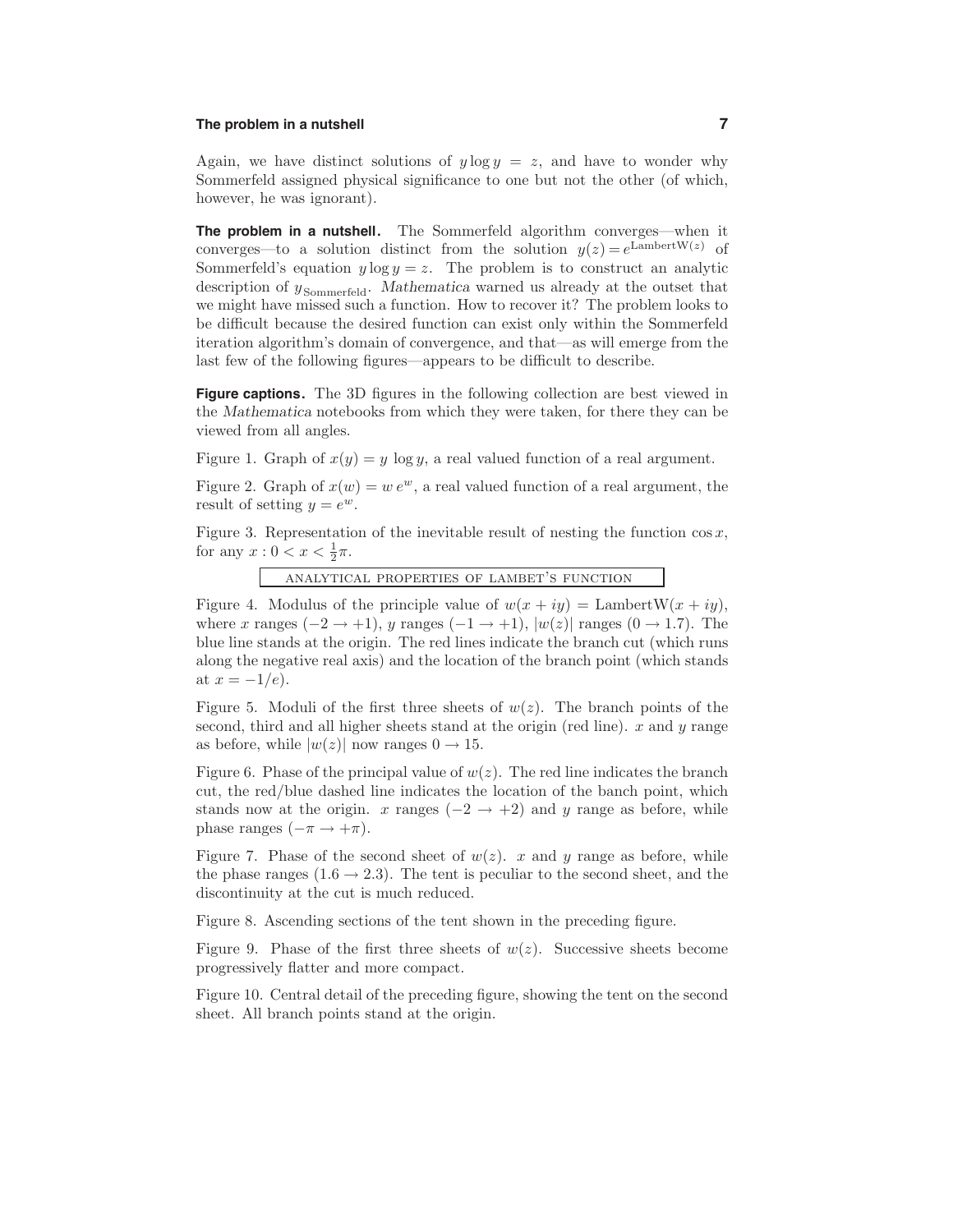## analytical properties of sommerfeld's function

Figure 11. Modulus of the principle value of Sommerfeld's function

$$
S(z) = e^{w(z)} = \frac{z}{w(z)}
$$

The branch point stands at  $x = -1/e$  and the branch cut runs along the negative real axis. x ranges  $(-1.5 \rightarrow 0.5)$ , y ranges  $(-0.5 \rightarrow 0.5)$ , the vertical scale ranges  $(0 \rightarrow 1.7)$ .

Figure 12. Moduli of the first three sheets of  $S(z)$ . The sheets descend with ascending order. The branch points of all but the principal sheet stand at the origin.

Figure 13. Phase of the principal value of  $S(z)$ .

Figure 14. Phase of the second sheet of  $S(z)$ . The discontinuity at the branch cut that runs along the negative x-axis (and terminates now not at  $x = -1/e$ but at  $x = 0$  is now much reduced, and a second curvilinear branch cut has appeared.

Figure 15. Phase of the first three sheets of  $S(w)$ .

## surfaces generated by sommerfeld iteration

Figure 16. I define  $F(z, s) = z/\log s$  and use  $G[z_]:=\text{Nest}[F[z, \#]\&, z, n]$  to produce the result of n-fold Sommerfeld iteration at z. The command

$$
\mathtt{AbsData} {=}\mathtt{Table[Abs\,[G[\frac{0.01+j+ki}{10*50}]]},\{k,-50,50\},\{j,-50,50\}]
$$

tabulates the values assumed by the moduli of each of the  $100 \times 100$  points of a lattice with vertices at  $\frac{1}{10}(\pm 1 \pm i)$ , which defines what I call the "large" domain." Experiment shows that 7-place stability is achieved on that domain with  $n = 15$ . The "0.01" shifts the lattice a bit so as to avoid the fact that the function  $z/\log z$  is formally indeterminate at the origin. I use ListPlot3D to display the data. In the figure the red line marks the  $x$ -axis, the blue line marks the y-axis, the black line locates the origin. The vertical range is  $(0 \rightarrow 0.04)$ . Ripples just shy of the  $45^\circ$  lines on both sides of the positive x-axis mark—as will emerge—the boundaries of the domain where Sommerfeld iteration fails to converge (because the sign of the phase is an alternating function of  $n$ ).

Figure 17. That same procedure was used here to produce iterative moduli on the "small domain" with vertices at  $\frac{1}{10000} (\pm 1 \pm i)$ . The vertical range is now  $(0 \rightarrow 13 \times 10^{-6}).$ 

Figure 18. Iterative phase on the large domain, with  $n = 15$  (odd). The vertical range is  $(-4.5 \rightarrow +4.5)$ . Produced as before with Abs replaced by Arg, and displayed by ListPlot3D[Data, InterpolationOrder→3]; i.e., with interpolation accomplished by means of a cubic polynomial.

Figure 19. The same, but with  $n = 16$  (even). Note the phase reversal in the triangular non-convergent domain.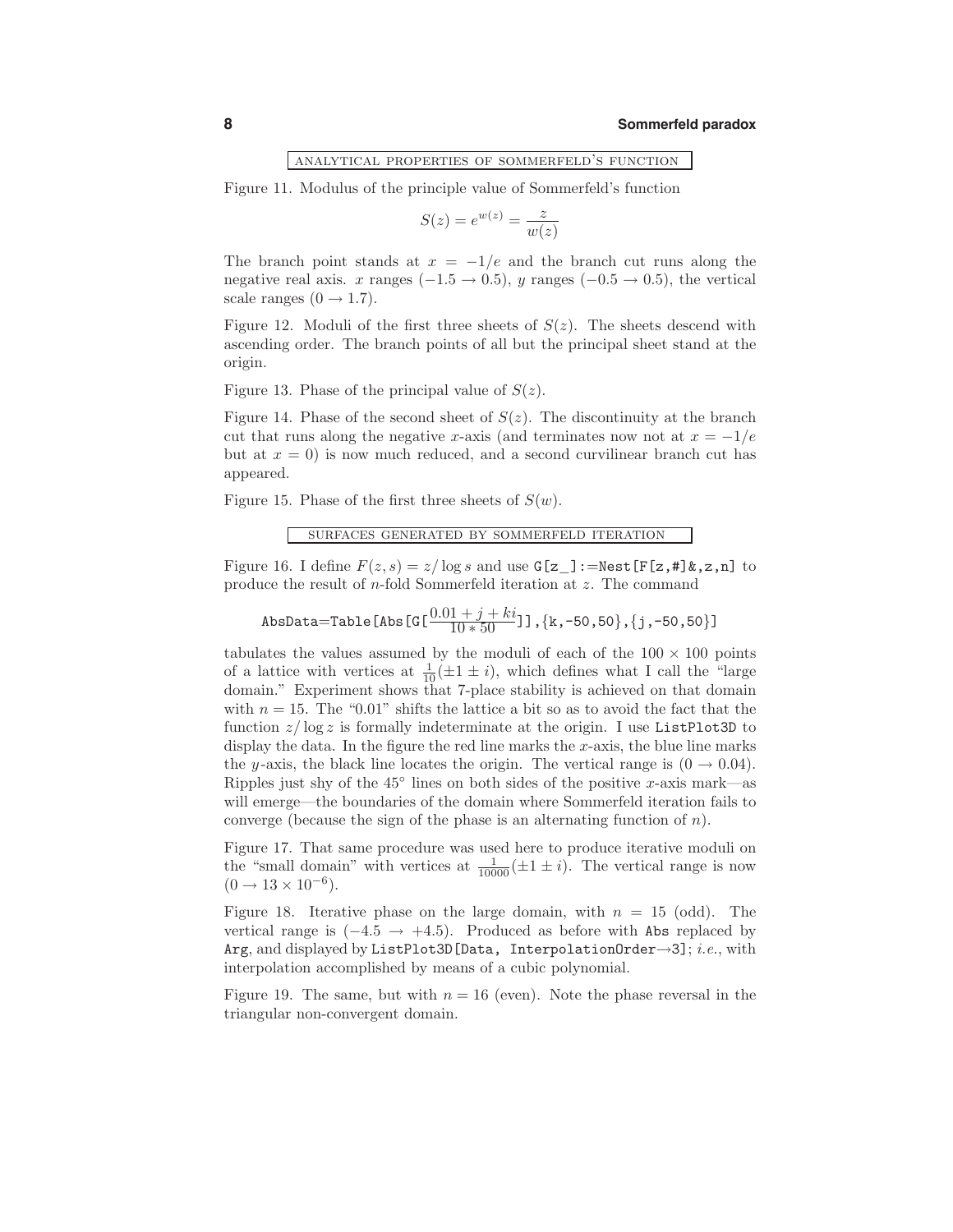## **ADDENDUM: The problem solved 9**

Figure 20. Iterative phase on the small domain, with  $n = 15$  (odd). The vertical range is  $(-3 \rightarrow +3)$ . The non-convergent domain is now narrower, indicating that it curves away from the  $x$ -axis as  $x$  increases.

Figure 21. The same, but with  $n = 16$  (even).

Figure 22. Here, by way of contrast, is a display of the modulus of the principal value of Sommerfeld's function  $S(z)$  on the small domain. The vertical range is  $(0.99990 \rightarrow 1.00010)$ , which is to say: the modulus ranges in the neighborhood of one, while (Figure 17) the iterative modulus ranges in the neighborhood of zero.

Figure 23. Display of the phase of the principal value of  $S(z)$  on the small domain. Compare Figures 20 & 21.

**Concluding remark.** Figures 18–21 indicate why one can expect the production of an analytic function that reproduces the convergent points of the Sommerfeld iteration procedure to be difficult, particularly since in the neighborhood of the origin the convergence domain is known to be awkwardly shaped, and its boundary in regions remote from the origin remain uncharted.

# **ADDENDUM: THE PROBLEM SOLVED**

No sooner had the preceding material been rendered as a pdf draft than it occurred (actually re-occured) to me that my problem might trace to the circumstance—made evident by the graph of  $x(y) = y \log y$  [Figure 1] and remarked already on page 3—that while  $y(x)$  is double-valued on the interval  $-1/e \leq x \leq 0$ , the function  $y(x) = \exp[\text{LambertW}(x)]$  isn't (compare Figures 24 & 25; the latter fails to reproduce the red portion of the former).

But the Lambert W-function is, of course, infinitely multivalued; the construction

$$
y_n(x) = \text{Exp}[\text{LambertW}[n, x]] \quad : \quad n = 0, 1, 2, \dots
$$

produces an infinitude of functions. But of those,

$$
f_n(z) \equiv y_n(z) \log y_n(z) - z
$$

vanishes for (all z: see Figure 26) only in the case  $n = 0$ ; *i.e.*, on the principal sheet.<sup>9</sup> In higher order  $(n = 1, 2, ...)$  those functions fail to vanish *aywhere*, which is why I have dismissed them from consideration.

There exists, however, yet another branch of the Lambert W-function. It arises from setting  $n = -1$ , and is real on (and only on) the real interval  $-1/e \leq x \leq 0$  [Figure 27]. From Figure 28 we see that it does precisely the job that is required. Analytic properties of  $y_{-1}(z)$  are illustrated in Figures 29–32.

<sup>&</sup>lt;sup>9</sup> I call  $f_n(z)$  the "analytical fault function of order n" because when non-zero it quantifies the extent to which  $y_n(z)$  fails to satisfy Sommerfeld's equation.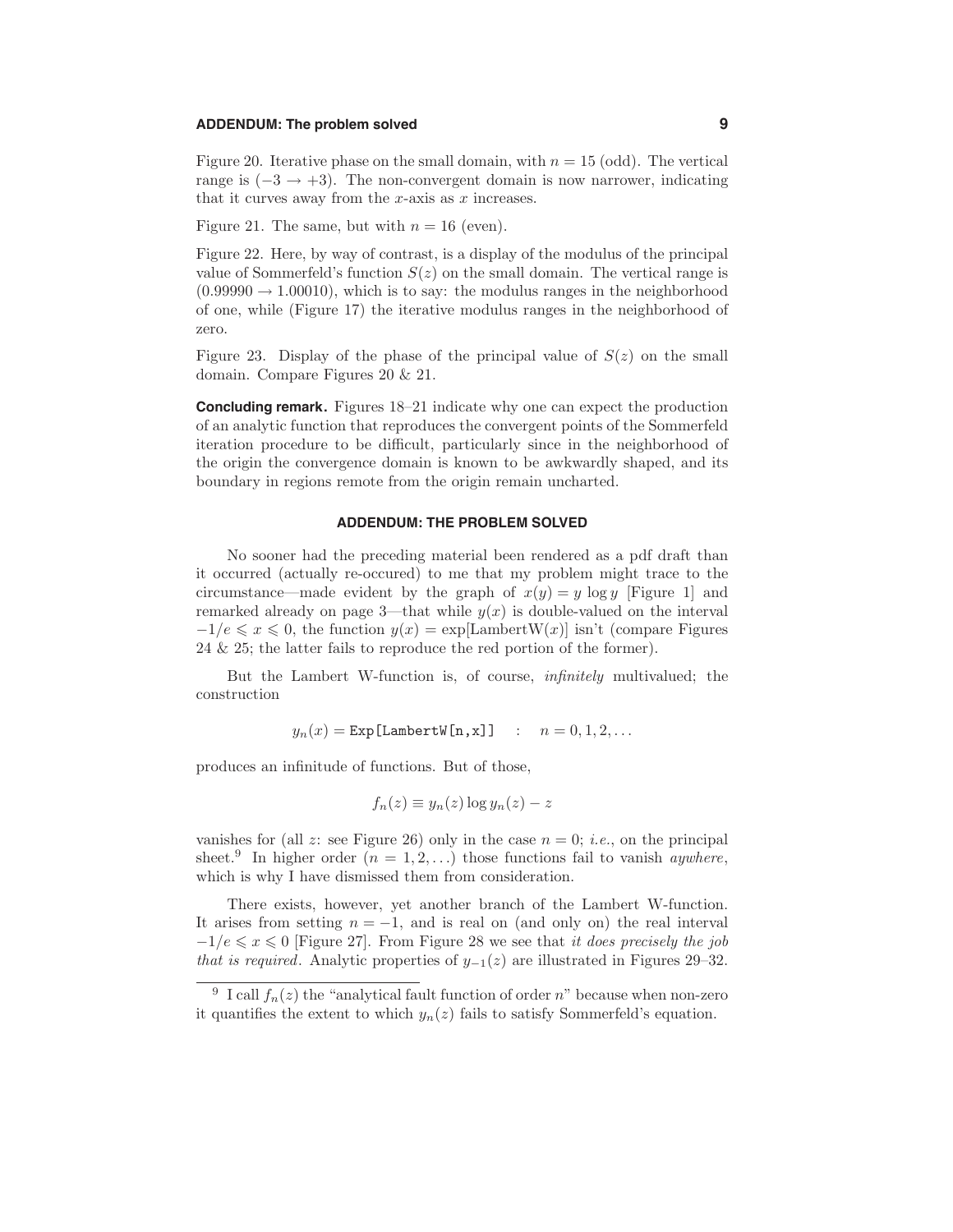## **10 Sommerfeld paradox**

At  $z = -1.44(1-i) \times 10^{-7}$  we obtain  $y_{-1}(z) = (7.49012-8.20184i) \times 10^{-9}$ , in precise agreement with Sommerfeld's interative  $y_{20}$ , as reported on page 6: the function  $y_{-1}(z)$  has here reproduced a result obtained by convergent Sommerfeld iteration. One might infer from this isolated result that  $(i)$  the analytic fault function  $f_{-1}(z)$  vanishes for all z, and  $(ii)$  that it reproduces the result of Sommerfeld iteration when that process converges. Both inferences are, however, profoundly in error, as I will demonstrate.

Figure 33 (compare Figure 26) indicates that  $f_{-1}(z)$  vanishes only on a domain that is largely confined to the upper left quadrant of the complex plane; elsewhere it assumes complex non-zero values (Figures 34 & 35).

The "iterative fault function"  $F(z)$  arises from

$$
f(x,s) = \frac{x}{\log s}
$$

by

$$
Y[z_]: = \text{Nest}[f[z, #]\&, z, 25]
$$
  
F[z\_]: = Y[z]Log[Y[z]] - z

Figures 36 & 37, which display (respectively) the real and imaginary parts of  $F(z)$ , indicate that Sommerfeld iteration produces solutions of the Sommerfeld equation except on the curvilinear wedge where—as shown in Figures 18–21—it fails to converge (because phase has become an oscillatory function of iterative order).

Comparison of Figures 33–35 with Figures 36–37 indicates that while the null zones of  $f_{-1}(z)$  and  $F(z)$  intersect (mainly on the upper left quadrant), they are not coextensive: there are points  $z$  at which both vanish, points at which one but not the other vanish, points at which neither vanish, as I demonstrate:

at 
$$
z = -0.1 + 0.1i
$$
 
$$
\begin{cases} f_{-1}(z) = 0 \\ F(z) = 0 \end{cases}
$$
  
at  $z = -0.4 + 0.1i$  
$$
\begin{cases} f_{-1}(z) = 0 \\ F(z) = 0.00002 + 2.48989 \times 10^{-7}i \end{cases}
$$
  
at  $z = +0.1 - 0.1i$  
$$
\begin{cases} f_{-1}(z) = -0.14383 + 0.01782i \\ F(z) = 0 \end{cases}
$$
  
at  $z = +0.4 - 0.1i$  
$$
\begin{cases} f_{-1}(z) = -0.48910 - 0.13555i \\ F(z) = -0.52998 - 0.23586i \end{cases}
$$

Figures 36–37 are, however, deceptive, mainly because they refer to a complex domain (vertices at  $0.1(\pm 1 \pm i)$ ) too small to include the point  $x = -1/e$ , but also because of the limited resolution. Sommerfeld, in his 1899 paper, remarks<sup>10</sup> that "convergence questions [relating to his iteration procedure] are settled completely (at least for the case of real  $z$ ) are settled completely in a special

<sup>10</sup> Page 26 in Warnock's translation.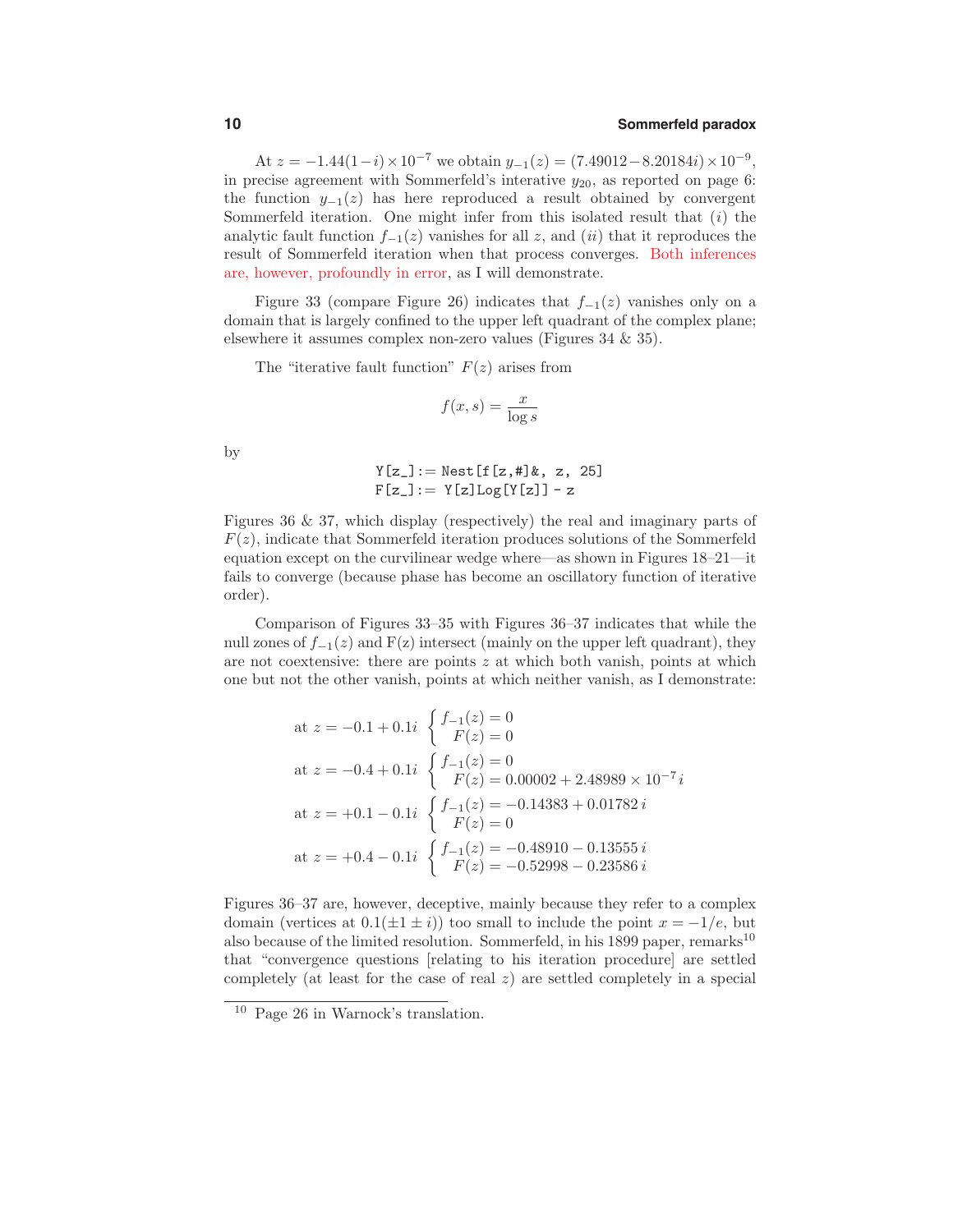## **Epilogue 11**

note.<sup>11</sup> Simple convergence is, of course, quite another thing than *convergence* to a solution of the Sommerfeld equation. Figures 38 & 39 show, respectively, the real and imaginary parts of the values assumed by  $F(z)$  on the real line. The oscillations bunch ever closer to  $x = -1/e$  as the order of the iteration is increased, but the sign of the slope of the ramp  $(x$  positive) in Figure 39 depends on the parity of the order. The asymptotic implication appears to be that  $F(x)$  vanishes for  $x \neq -1/e < 0$ .

But all hell breaks loose when one moves off the real line: see Figure 40.

**Epilogue.** These pages are simply the record of some experimental mathematics. They provide analytical discussion or proof of absolutely nothing, which is to say: they contain no mathematics. I feel obliged in the light of this circumstance to mention that the Wikipedia article cited on page 2 provides a list of sixteen simple-seeming problems that lead by proper mathematics to occurances of the Lambert W-function. I look to a single example (Example 4, where the topic is treated by other means than those that follow), selected because of its close relation to Sommerfeld's problem.

It was, I think,  $Euler<sup>12</sup>$  who first considered the evaluation of

$$
h(x) = x^{x^{x}} \qquad \qquad = x^{h(x)} \tag{7.1}
$$

The logarithm of (7) reads  $\log h(x) = h(x) \log x$ , which can be written

$$
\frac{1}{h(x)} \log \frac{1}{h(x)} = -\log x
$$

But this is an instance of Sommerfeld's equation, so we have at once

$$
\frac{1}{h(x)} = \frac{-\log x}{w(-\log x)} \quad \text{or} \quad h(x) = \frac{w(-\log x)}{-\log x} \tag{7.2}
$$

Corless et al, who treat the problem briefly on their pages 4–5 (and are the source of all my historical references), report that this is an ancient result, due to G. Eisenstein,<sup>13</sup> and that Euler himself had established that the exponential iteration converges for  $e^{-e}$  < x <  $e^{1/e}$ ; *i.e.*, for 0.065988 < x < 1.44467. But when one plots [Figure 41] the expression on the right side of (7.2) one finds convergence for  $0 < x < e^{1/e}$ , with  $h(0) \approx 0.102$  (seems implausible) and  $h(e^{1/e}) = e$ . Convergence for complex values of x has been discussed by

 $13$  "Entwicklung von  $a^a$ ", "J. reine angewandte Math 28, 49–52 (1844).

 $11$  Whereupon he cites "Uber die numerische Anflösnug transcendenter Gleichungen durch successive Approximationen," Gött. Nachr., December 1898, of which Warnock has promised an English translation.

 $12$  "De formulis exponentialibus replicatis," (1777). Iterated exponentials are called "tetrations," and are the subject of an interesting Wikipedia article.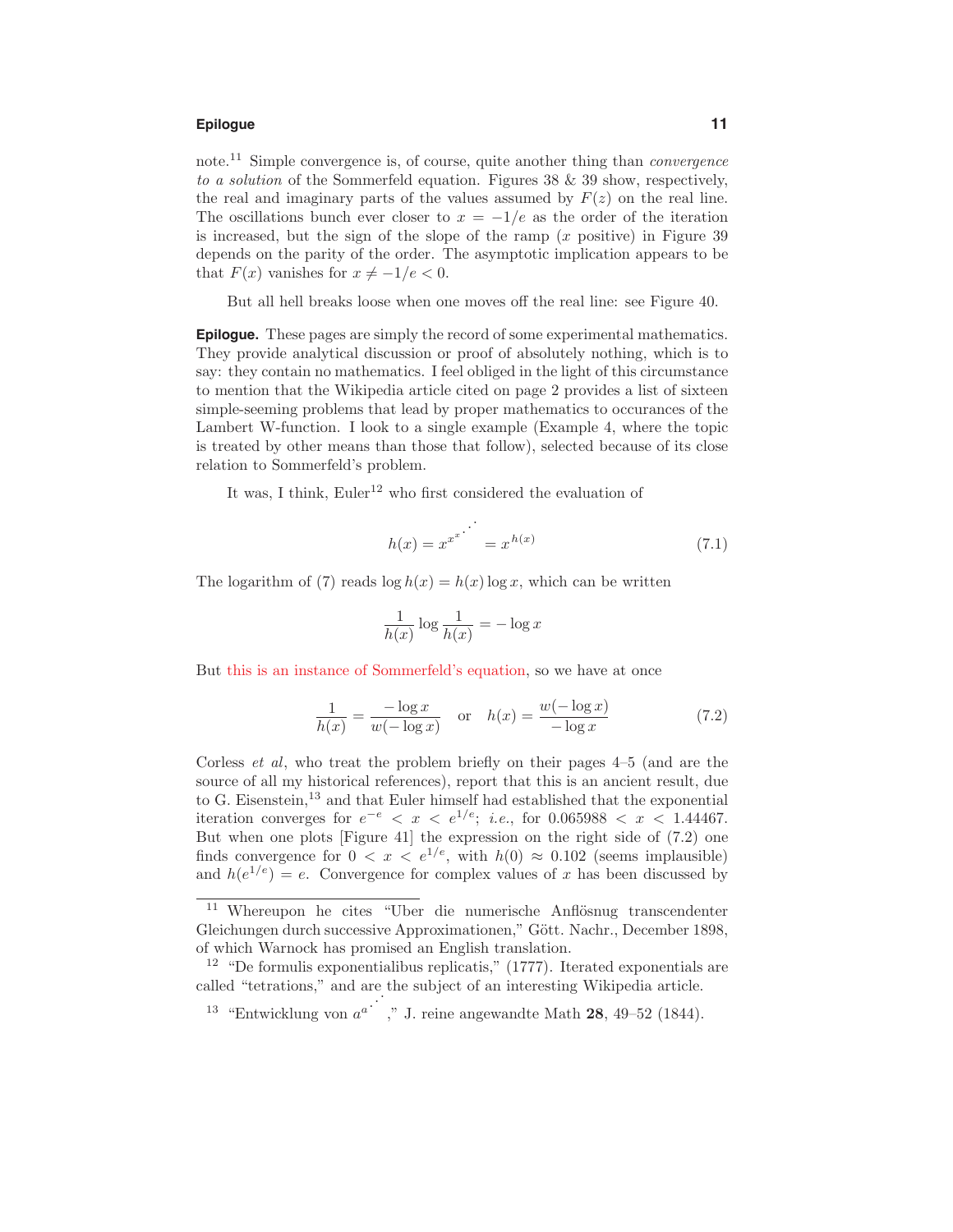I. N. Baker & P. J. Rippon.<sup>14</sup>

I look finally to a closely related story in which again Euler is a principal player. Chapter 5 of Julian Havil's challenging Martin Gardneresque little book Impossible: Surprising Solutions to Counterintuitive Conundrums (2008) is entitled "The power of complex numbers," and proceeds from an account to the history of the problem of evaluating  $i^i$ . Johann Bernoulli had argued that  $log i = 0$ , but Leibniz demonstrated that such a result leads to a contradiction. It was Euler who established that  $\log i = i(\frac{1}{2}\pi)$ , and that more generally

$$
\log i = i(\frac{1}{2}\pi + 2\pi n)
$$
  

$$
i^i = [e^{i(\frac{1}{2}\pi + 2\pi n)}]^i = e^{-(\frac{1}{2}\pi + 2\pi n)}
$$
 (8)

giving

It is a familiar fact that  $log z$  is multi-valued, but—as Euler himself pointed out—quite remarkable that  $i^i$  assumes an infinitude of *real* values:

$$
i^{i} = \begin{cases} 59609.7 & : & n = -2 \\ 111.318 & : & n = -1 \\ 0.2078795763507 & : & \text{Euler's hand-calculated result} \\ 0.00039 & : & n = +1 \\ 7.24947 \times 10^{-7} & : & n = +2 \end{cases}
$$

If we define  $p(x, a) = x^a$  then the command NestList  $[p[x, #] & , x, 3]$  produces  ${x, x^x, x^{x^x}, x^{x^{x^x}}}$ . As remarked above, Euler has described the real x-values for which that exponential iteration converges. Looking to NestList[p[i,#]&,i,n] we find that the result is imaginary (namely i) in the case  $n = 0$ , real in the case  $n = 1$ , and complex in all higher order cases. And that the sequence shows clear evidence of convergence. In particular, we find

 $Nest[p[i, #] & i, 100] = 0.438283 + 0.360599i$ 

while  $Nest[p[i, #] & i, \infty] \equiv h(i) = 0.438283 + 0.360592i$ 

#### **Captions for addendum figures**

Figure 24. Graph of  $x(y) = y \log y$  (compare Figure 1), showing in red the sector that gives rise to the double-valuedness of  $y(x)$ .

Figure 25. Graph of  $y_0(x) = \exp[\text{LambertW}(0, x)].$ 

Figure 26. Graph of the analytic fault function  $f_0(z) = y_0(z) \log y_0(z) - z$ , which is seen to vanish everywhere except on the cut. By fixed convention, the x and y are red/blue. The red vertical marks the location of  $x = -1/e$ .

Figure 27. Graph of  $y_{-1}(x) = \exp[\text{LambertW}(-1, x)].$ 

Figure 28. Superposition of Figures 25  $\&$  27. Shows that both W sectors are required to reproduce the double-valuedness of Figure 24.

<sup>14</sup> "A note on complex iteration," Amer. Math. Monthly 92, 501–504 (1985).